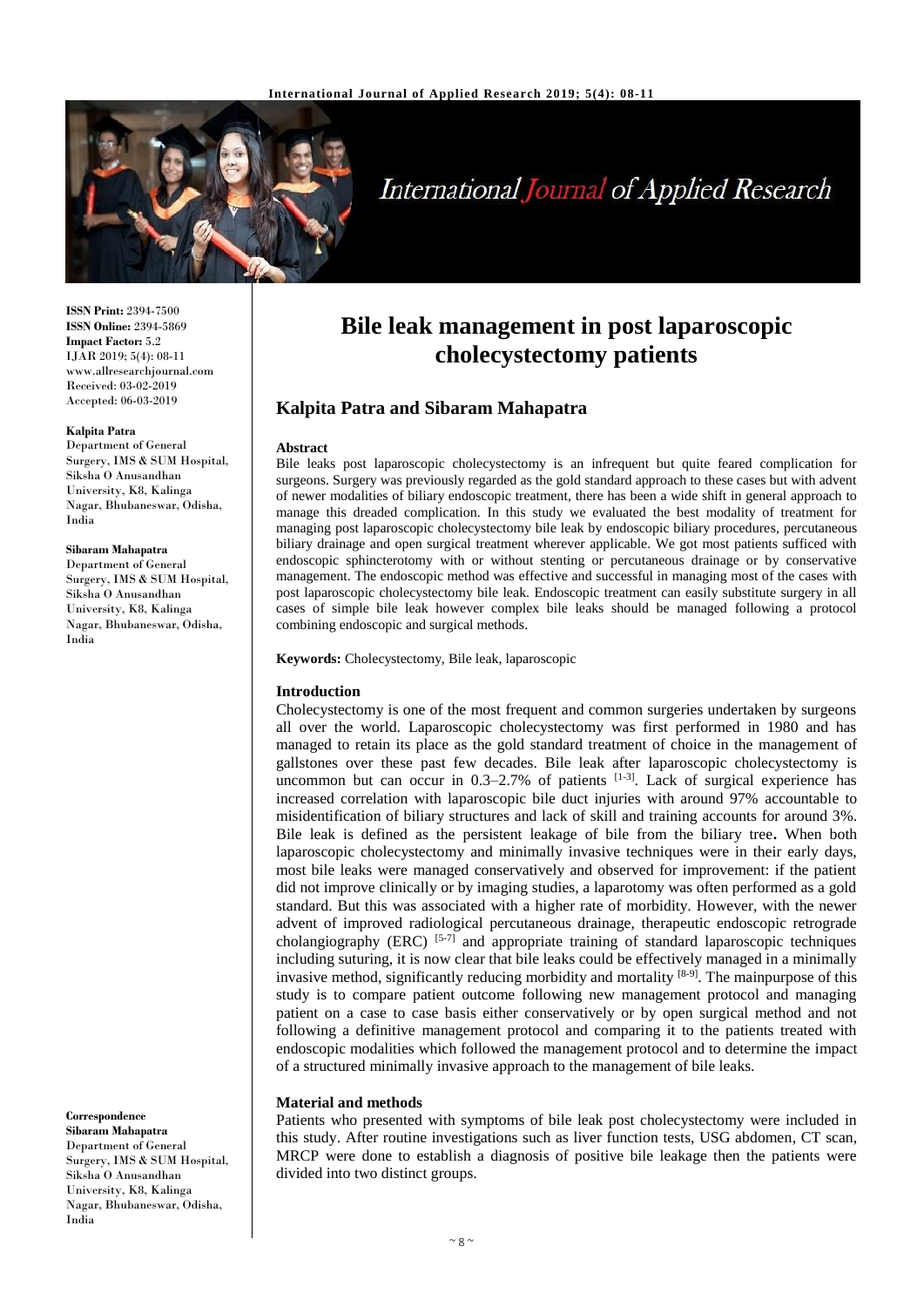#### **Group A and Group B.**

A strategised and minimally invasive protocol with a clear stepwise approach for the management of bile leaks was followed for one group of patients  $(n=14)$  {Group B} and for the other group  $(n=10)$  [Group A] a case by case treatment was done without following the management protocol for bile duct injuries.

# **Management protocol for bile duct injuries**

If a drain was left *in situ* at the initial procedure and continued to drain bile, this is left. If not, then an ultrasound scan (USG) is performed and any collection identified drained percutaneously under USG guidance.

#### **Data analysis**

Data were not normally distributed and results are expressed as raw numbers (%) or median values (range). A *P*-value < 0.05 was considered to be significant.

## **Results**

All patients initially had a standard 4-port procedure performed mainly by consultant surgeons. More emergency cholecystectomies were performed and the median operative time was significantly less in the latter group. On table, cholangiography was not routinely undertaken and was unremarkable in the 3 patients in which it was performed. Three procedures required conversion in the GROUP A; the anatomy of the biliary tree was unclear in one patient and in two others there were dense adhesions in the right upper quadrant (RUQ). Subsequently, two procedures required conversion; due to bleeding from the cystic artery in one and the presence of an inflammatory phlegmon around the gallbladder in the other. Pre-operative demographics, indications for surgery and operative details are shown in table 1.

Table 1: Patient demographics, indications for surgery and operative details

|                                        |                  | Conservative or open Group A $(n = 10)$ Minimally invasive protocol Group B $(n = 14)$ P-value |        |
|----------------------------------------|------------------|------------------------------------------------------------------------------------------------|--------|
| Patient age (years)                    | $51(25-70)$      | $63(28-73)$                                                                                    | 0.26   |
| Sex (male/female)                      | 5/5              | 6/8                                                                                            | 1.00   |
| Indication for surgery                 |                  |                                                                                                | 0.70   |
| Biliary colic/chronic cholecystitis    | 4(40)            | 8(57)                                                                                          |        |
| Acute cholecystitis                    | 5(50)            | 3(22)                                                                                          |        |
| Empyema                                | $\theta$         | 1(7)                                                                                           |        |
| Previous obstructive jaundice          | 1(10)            | 1(7)                                                                                           |        |
| Pancreatitis                           | $\theta$         | 1(7)                                                                                           |        |
| Pre-operative ERCP $\pm$ stone removal | 5(50)            | 2(14)                                                                                          | 0.09   |
| ASA grade                              |                  |                                                                                                | 0.13   |
|                                        | 4(40)            | 8(57)                                                                                          |        |
| $\mathbf{I}$                           | 4(40)            | 4 (29)                                                                                         |        |
| IΙI                                    | 2(20)            | 2(14)                                                                                          |        |
| Elective/emergency surgery             | $10/0$ (100/0)   | 9/5(64/36)                                                                                     | 0.05   |
| Duration procedure (min)               | $150(105 - 210)$ | $95(25-135)$                                                                                   | < 0.01 |
| Operative findings                     |                  |                                                                                                | 0.81   |
| <b>Ouiescent GB</b>                    | 6(60)            | 9(64)                                                                                          |        |
| <b>Inflamed GB</b>                     | 4(40)            | 4(29)                                                                                          |        |
| Gangrenous GB                          | $\Omega$         | 1(7)                                                                                           |        |
| <b>OTC</b>                             | 2(20)            | 1(7)                                                                                           | 0.55   |
| Conversion to open procedure           | 3(30)            | 2(14)                                                                                          | 0.61   |
| Postoperative drain                    | 10(100)          | 11(79)                                                                                         | 0.24   |

The therapeutic procedures performed are summarised in table 2. In GROUP A, conservative management in 4 (40%) individuals was sufficient, the remaining 6 (60%) required operative intervention. The indications for surgery were biliary peritonitis following early drain removal in two, persistent drainage of bile (3, 5 and 8 days) in three and the development of a large subphrenic collection in association with a persistent bile leak (20 days) in a septic patient on ITU. All six individuals underwent a laparotomy with ontable cholangiography routinely performed. The site of the

leak was an inadequately secured cystic duct  $(n = 2)$ , a hole just proximal to clips/ligation of the cystic duct  $(n = 2)$  or a hole at the junction of the cystic duct and common bile duct (CBD;  $n = 2$ ). In each case, the site of the leak was sutured and a thorough washout/drainage performed. CBD stones were only identified in one individual who went on to have exploration of the CBD and stone removal with insertion of a T-tube. A postoperative T-tube cholangiogram was unremarkable and this was removed 12 days after insertion.

**Table 2:** Management of bile leaks before and after the introduction of a minimally invasive protocol

|                                             |       | No protocol Group A $(n = 10)$ Minimally invasive protocol Group B $(n = 14)$ P-value |        |
|---------------------------------------------|-------|---------------------------------------------------------------------------------------|--------|
| Percutaneous USS-guided aspiration/drainage | 3(30) | 4(29)                                                                                 | 00.1   |
| <b>ERCP</b>                                 | 2(20) | 11 (79)                                                                               | 0.01   |
| Stone extracted                             |       | 4(29)                                                                                 |        |
| Endoscopic sphincterotomy                   |       | 4(29)                                                                                 |        |
| Stent insertion                             | (10)  | 10(72)                                                                                |        |
| Laparoscopy                                 |       | 5(36)                                                                                 | 0.05   |
| Laparotomy                                  | 6(60) | 0(0)                                                                                  | < 0.01 |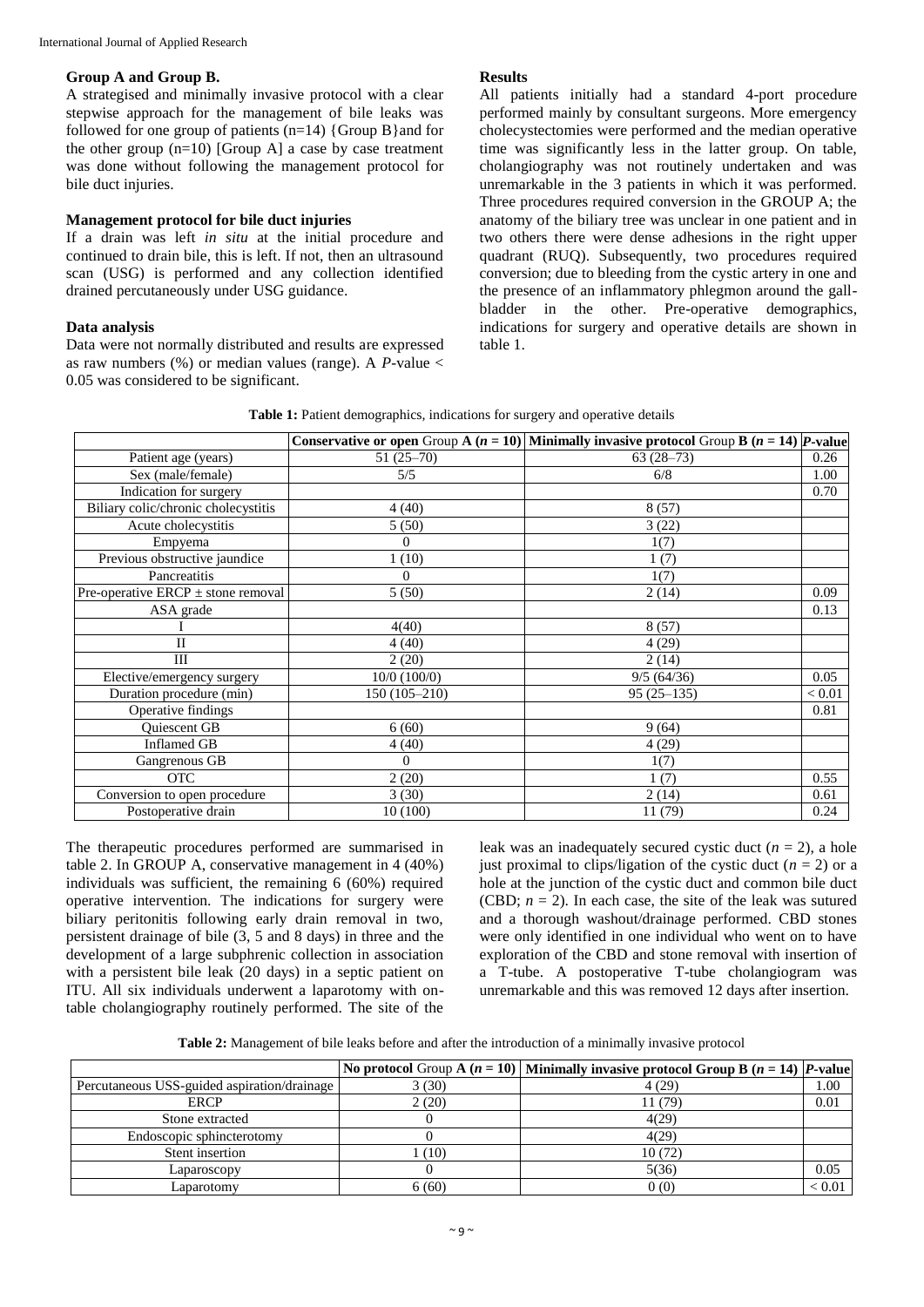# **Discussion**

Laparoscopic cholecystectomy is currently the procedure of choice for symptomatic gallstones. It has evolved from an innovative, but time-consuming, novelty to a routine daycase procedure over the last  $20$  years  $[10]$ . Similarly, the management of bile leaks following this procedure has changed. However, the fundamental principles underpinning this have not, *i.e*. successful drainage of a bile leak is critical. If drainage is inadequate, sepsis and biliary peritonitis develop and this remains a clear indication for surgical intervention. This study documents the changes in technique that have occurred in a specialist unit over the last 10 years and advocates a minimally invasive structured management protocol to treat patients with bile leaks.

Thus, a common indication for surgical intervention was persistence of the bile leak. In comparison, following introduction of the minimally invasive protocol, this was the main indication for ERC and stenting but was not an indication for surgical intervention. In all but one patient (who developed peritonitis post drain removal), this allowed rapid resolution of the bile leak. ERC and stenting also plays an important role as an adjunct to laparoscopy and washout in patients with biliary peritonitis, helping to reduce or eliminate postoperative bile leakage thus accelerating recovery. However, although the use of ERC has undoubtedly been a major advance, it does have potential drawbacks. The plastic stents inserted into the CBD need removal after 6 weeks, exposing the patient to a second ERC and hospital visit. This explains the longer follow-up for those following the minimally invasive protocol. Furthermore, although there were no ERC-related complications in this study, these are always a concern and can, rarely, be life-threatening.

The second major change advocated by the protocol is the use of laparoscopy rather than laparotomy in the management of patients requiring surgical intervention. Successful ERC and stenting has been accompanied by a shift in the indications for surgery, with biliary peritonitis (5/5) rather than failure of conservative management being the main indication in the protocol era. Interestingly, in both groups, the placement of a drain following laparoscopic cholecystectomy did not prevent the development of biliary peritonitis in a minority of individuals (3/24) presumably either because it became blocked or was removed prematurely. The role of surgical intervention in both groups is primarily to wash out bile from the peritoneal cavity and establish adequate external drainage in order to prevent reaccumulation. If the site of the bile leak can be identified, then an attempt is made to repair this. This was identified in all 6 patients who underwent laparotomy compared to only 2/5 individuals managed laparoscopically. Some authors have been able to identify the majority of bile leaks laparoscopically, advocating the magnification provided by the laparoscope as an important aide [9]. However, in our series, 3/5 patients had an ERC and stent before laparoscopy, significantly reducing the leak at the time of surgery. This potentially explains the lower number of leaks identified compared to either laparotomy at our centre or laparoscopy elsewhere. In addition, the anatomical pattern of bile leaks identified varied, with leaks coming from the cystic duct stump itself or its junction with the CBD in those undergoing laparotomy compared with leaks from ducts of Luschka in the laparoscopic group. Once again, the use of ERC and stenting in the latter group may explain this as

leaks from the cystic duct stump were effectively sealed in 4 patients without the need for surgical intervention.

## **Conclusion**

Overall morbidity, mortality and hospital stay post laparoscopic cholecystectomy were similar both before and after introduction of a minimally invasive management protocol. It is not surprising that these were similar in view of the relatively small numbers and the pathophysiology of bile leaks (*i.e*. patients with biliary peritonitis often take several days to get better from the 'peritonitis' irrespective of the operative technique). However, anecdotally and bearing in mind that our patients have increasingly high expectations, we feel that the minimally invasive approach is preferable. This minor, but significant, change in the management of bile leaks and saving a laparotomy has a major impact on the patient's perception of the significance of the complication. Furthermore, longer-term problems such as intra-abdominal adhesions and incisional hernias may be reduced.

In our experience, a structured stepwise approach to the management of uncommon complications such as bile leaks is advantageous. In order to run such a protocol there must be the resources and skills available to provide ERC and advanced laparoscopic surgery, 7 days a week. If this is not available, as we have shown, it is perfectly possible, although not preferable, to manage these patients using conventional techniques. Alternatively, they can be transferred to centres where minimally invasive expertise is routinely available. Bile leak remains an unusual problem in our practice. Thus it has taken over 10 years to accumulate the relatively small series. Nonetheless, this study provides a useful analysis of the historical and current management of bile leaks.

# **References**

- 1. Vecchio R, MacFadyen BV, Latteri S. Laparoscopic cholecystectomy: an analysis of 114,005 cases of United States series. Int Surg. 1998; 83:215-9. [PubMed] [Google Scholar]
- 2. Merrie AE, Booth MW, Shah A, Pettigrew RA, McCall JL. Bile duct imaging and injury. A regional audit of laparoscopic cholecystectomy. Aust NZ J Surg. 1997; 67:706-11. [PubMed] [Google Scholar]
- 3. McMahon AJ, Fullarton G, Baxter JN, O'Dwyer PJ. Bile duct injury and bile leakage in laparoscopic cholecystectomy. Br J Surg. 1995; 82:307-13. [PubMed] [Google Scholar]
- 4. Buanes T, Waage A, Mjaland O, Solheim K. Bile leak after cholecystectomy significance and treatment. Results from the National Norwegian Cholecystectomy Registry. Int Surg. 1996; 81:276-9. [PubMed] [Google Scholar]
- 5. De Palma GD, Galloro G, Iuliano G, Puzziello A, Persico F, Masone S *et al*. Leaks from laparoscopic cholecystectomy. Hepato-gastroenterology. 2002; 49:924-5. [PubMed] [Google Scholar]
- 6. Mergener K, Strobel JC, Suhocki P, Jowell PS, Enns RA, Branch MS *et al*. The role of ERCP in diagnosis and management of accessory bile duct leaks after cholecystectomy. Gastrointest Endosc. 1999; 50:527- 31. [PubMed] [Google Scholar]
- 7. Ryan ME, Geehen JE, Lehman GA, Aliperti G, Freeman ML, Silverman WB *et al*. Endoscopic